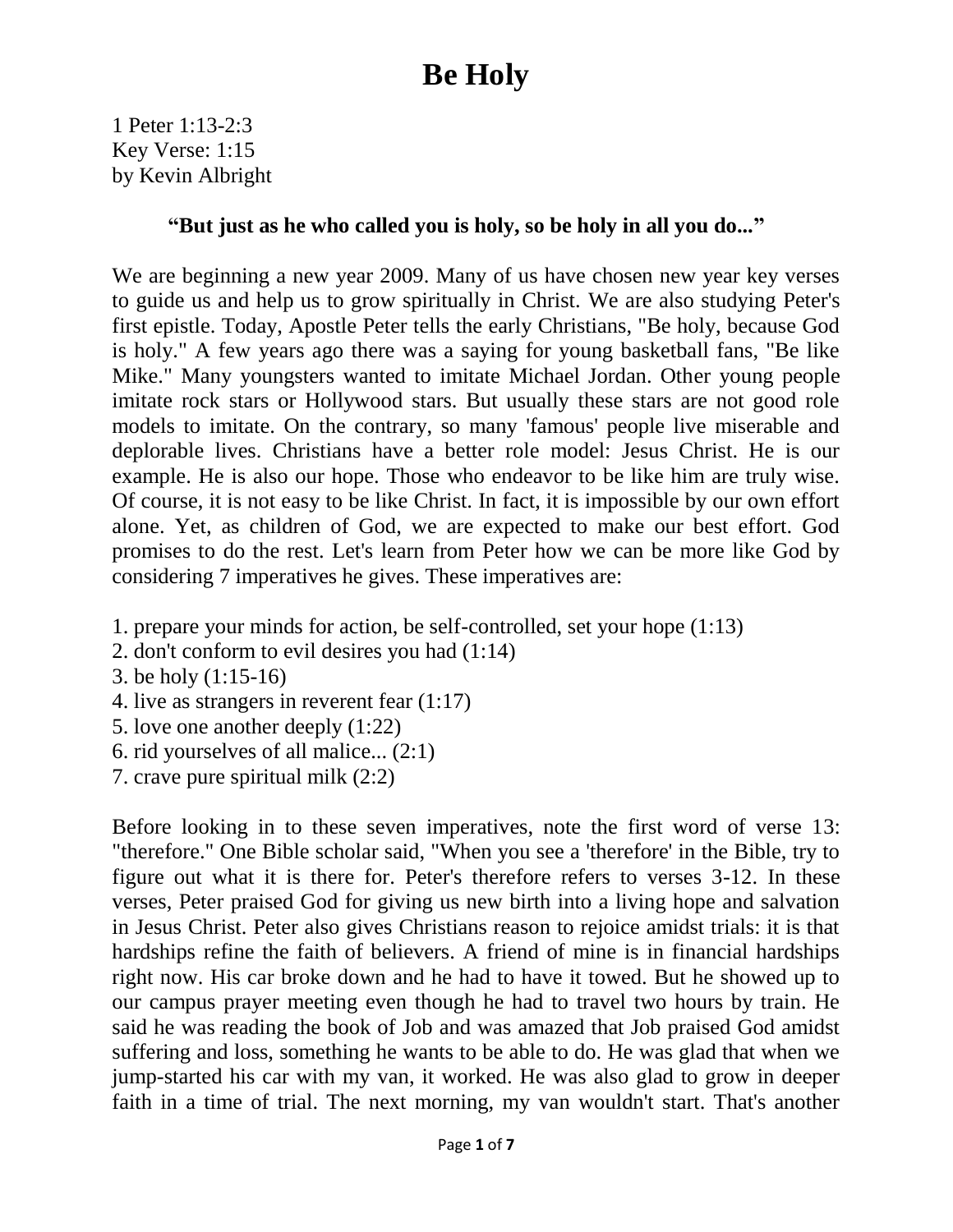story. Peter's point is that even trials are not so bad, when we remember who God is and what he has done for us. Now let's consider the seven imperatives Peter gives us here.

**First imperatives: prepare your minds for action, be self-controlled, set your hope (1:13).** Let's read verse 13 together: "Therefore, prepare your minds for action; be self-controlled; set your hope fully on the grace to be given you when Jesus Christ is revealed." Peter says, "Prepare your minds for action." The idea is of a traveler getting ready to go. To say it another way, "Get ready to do something." What should we be ready to do as Christians? One good thing is to be ready to share our hope and faith in Jesus with others (3:15). Peter also tells us what to do in the rest of this verse and this passage.

Peter says, "be self-controlled." "Be self-controlled" occurs two more times in this letter. 4:7 says, "The end of all things is near. Therefore be clear minded and selfcontrolled so that you can pray." 5:8 says, "Be self-controlled and alert. Your enemy the devil prowls around like a roaring lion looking for someone to devour." These verses say that being self-controlled goes along with being alert, clear minded and prepared in mind for action. Self-control is an interesting expression. Self-control sounds like we are to control ourselves, for example, to control our temper. But we all know how hard it is to control ourselves. In fact, without God's help, no one can really control oneself. Galatians 5:22 says that 'self-control' is a fruit of the Holy Spirit. So self-control is the power to control ourselves, which comes from God. If we are not controlled by the Spirit of God, the Bible says we are controlled by evil spirits or by our sinful nature. For example, Abel and King Saul were both controlled by jealous, evil spirits when they did not listen to God or depend on God. As a result, Cain murdered Abel, and Saul tried to kill David. Even though self-control comes from God, we are still commanded to grow in selfcontrol. 2 Peter 1:5-7 describes this saying, "...make every effort to add to your faith, goodness...knowledge...self-control...perseverance...godliness... brotherly kindness; and...love."

Peter says one more thing in verse 13: "set your hope fully on the grace to be given you when Jesus Christ is revealed." The hope spoken of here is similar to the living hope in last week's passage, in that both are heavenly hopes. Peter says to hope for a gift from Jesus when he comes. What we hope for or hope in motivates and drives our lives. Last year, I searched long and hard for a new home, since I had a hope to find a suitable, affordable home for my family. I'm glad that God provided a home for us near our main church. Last year, I also put a lot of effort in to a 20th anniversary trip to Hawaii in September. I looked forward to being alone with my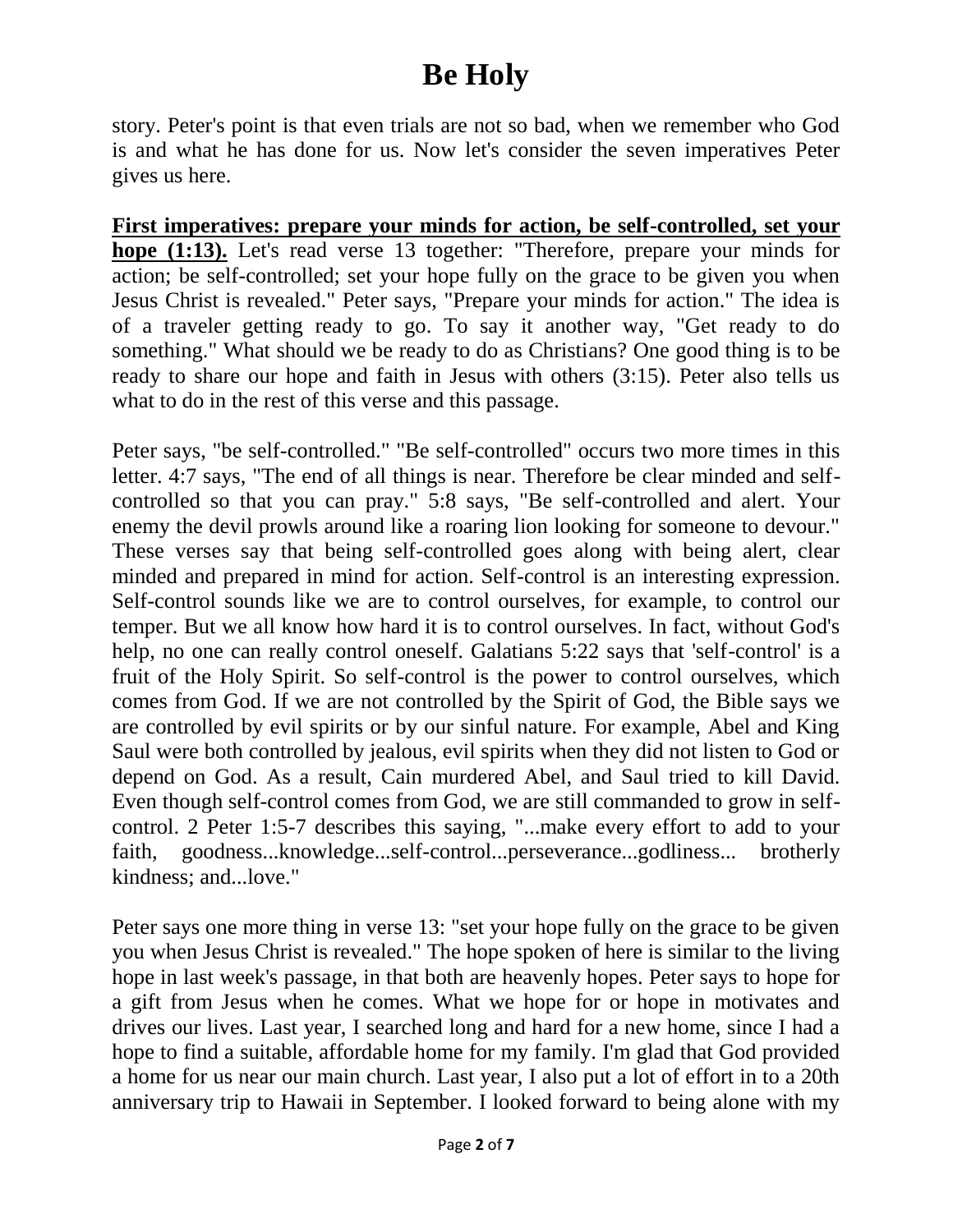precious wife Maria, catching up on lost conversation from our hectic lives. Of course, to keep our trip spiritual, we attended a Christian conference. But you know what made the trip most memorable? It was two things: a morning in prayer with Maria near the beach, and a 5-person worship service with the Akins' missionary family. In what is your hope? Examine your heart. What thrills and excites you? Is it something heavenly or worldly? What encourages you to press on? Recently, I came across a last lecture by a Carnegie Mellon professor on YouTube. He made the lecture, knowing that he had only months to live. He shared his philosophy of living life to the full: have fun, work hard, don't give up, etc. At the end he said it wasn't for his listeners, it was for his young children to see later. It was a beautiful moment of a father leaving this videotaped lecture for his wife and children. But I couldn't help but feel a bit empty, since there was no mention of God or "I'll see you again some day." More beautiful is the faith and love of Christians who have passed on and left their loved ones the hope to reunite in heaven with Jesus some day. Consider this question: if you knew you had one year to live, would that change your life today? How we answer that question expresses our real hope.

**Second imperative: don't conform to evil desires you had (1:14).** Let's read verse 14. "As obedient children, do not conform to the evil desires you had when you lived in ignorance." As children of God, we want to be obedient children. We want to please our Father in heaven. Before hoping in Christ, we lived to please ourselves. Peter calls this 'living in ignorance.' Self-centered living is quite natural and normal. But it is devoid of wisdom and perspective. It is foolish to live as if there is no God. Yet we all lived this way before knowing Christ. In fact, we are still pulled in to this old way of living from time to time. It might come in the form of a temptation to go and hang out with unbelieving friends, rather than with Christian friends. Of course, to hang out with unbelievers in order to share Christ with them is a good intention, if we actually do it. But if we don't share Christ with them, or worse yet, if we are pulled in to ungodly behavior or talk with them, then it does more harm than good. Suffice it to say, Christians are not immune to the sinful diseases and pulls of the world. Furthermore, we all have bad habits to kick; vestiges of our sinful nature to put to death. How can we do this? When we, with the help of God, decide to live as obedient children of God. A good example is Peter, the trained fisherman, who obeyed Jesus' words: "Put out into deep water and let down the nets for a catch." (Lk 5:4) Peter curbed his fisherman's pride and obeyed Jesus, and made a miraculous catch of fish. If we love Jesus, we will curb our own idea and desire, and obey him. Obeying Jesus leads to victory in the spiritual battle.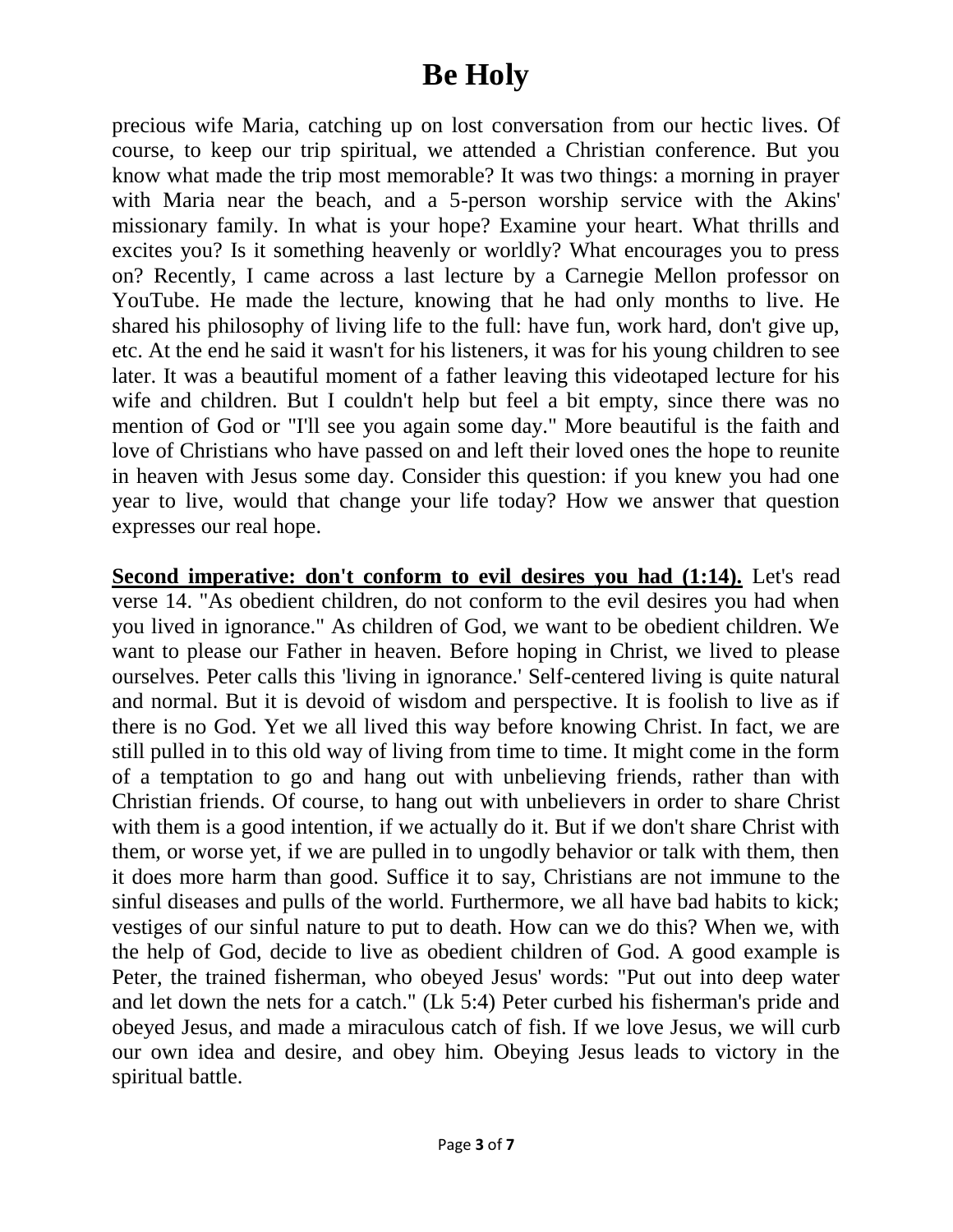**Third imperative: be holy.** Let's read verses 15 and 16. "But just as he who called you is holy, so be holy in all you do; for it is written: 'Be holy, because I am holy.'" God has called Christians to be holy. What does 'holy' mean? Simply put, it means 'set apart from sin.' God is holy. God is perfect, righteous and without sin. Then are we supposed to live without sinning at all? Yes, that is the goal. Some might think, "That sounds no fun. It sounds boring." Some people, to encourage sinful behavior, say: "Well, everyone else is doing it, so it can't be that bad, right?" That way of thinking is not in sync with God's word. For example, Jesus said, "Enter through the narrow gate. For wide is the gate and broad is the road that leads to destruction, and many enter through it. But small is the gate and narrow the road that leads to life, and only a few find it." (Mt 7:13-14) Herein is one of the primary challenges of being holy: it is not popular. There is great pressure to conform to be like others. Those who don't dress or talk like others are strange. Of course, some people like to be strange or different to catch attention, like with an unusual hairstyle. Though the word 'holy' has the connotation of being different from others, it is not just for the sake of being different or defying the culture. Christians are different from the world because they strive to be like God: holy, pure, righteous, loving and perfect. Jesus said, "Be perfect, therefore, as your heavenly Father is perfect." (Mt 5:48) We are to aim for perfection. So the excuse, "Well no one is perfect, right?" can be no excuse for a Christian. We are called to be holy, because God is holy. Though we are not God, we are called to be like him. We are called to be God's children. Good children do not want to shame their parents' reputation and name; they want to be a good example and representative that others can look up to. Good parents set a good example for their children to follow. Jesus is our model. We are called to be conformed to his likeness. We are called to be graceful and truthful, pure and loving as he is.

**Fourth imperative: live as strangers in reverent fear (1:17).** Let's read verse 17, "Since you call on a Father who judges each man's work impartially, live your lives as strangers here in reverent fear." God our Father is also the Judge. He does not play favorites. He will judge each person according to what he or she has done. To those who by persistence in doing good seek glory, honor and immortality, he will give eternal life. But for those who are self-seeking and who reject the truth and follow evil, there will be wrath and anger." (Ro 2:6-8)

Peter says that Christians are to live as strangers. In 1:1, he called Christians "strangers in the world." So it's normal if you are a Christian and a worldly person says to you, "You're not from around here, are you?" Christians are to be different, not in a bad way, but in a shining way. Christians are to be salt and light in a decaying, dull and dark world. Why? Because we follow Jesus, the light of the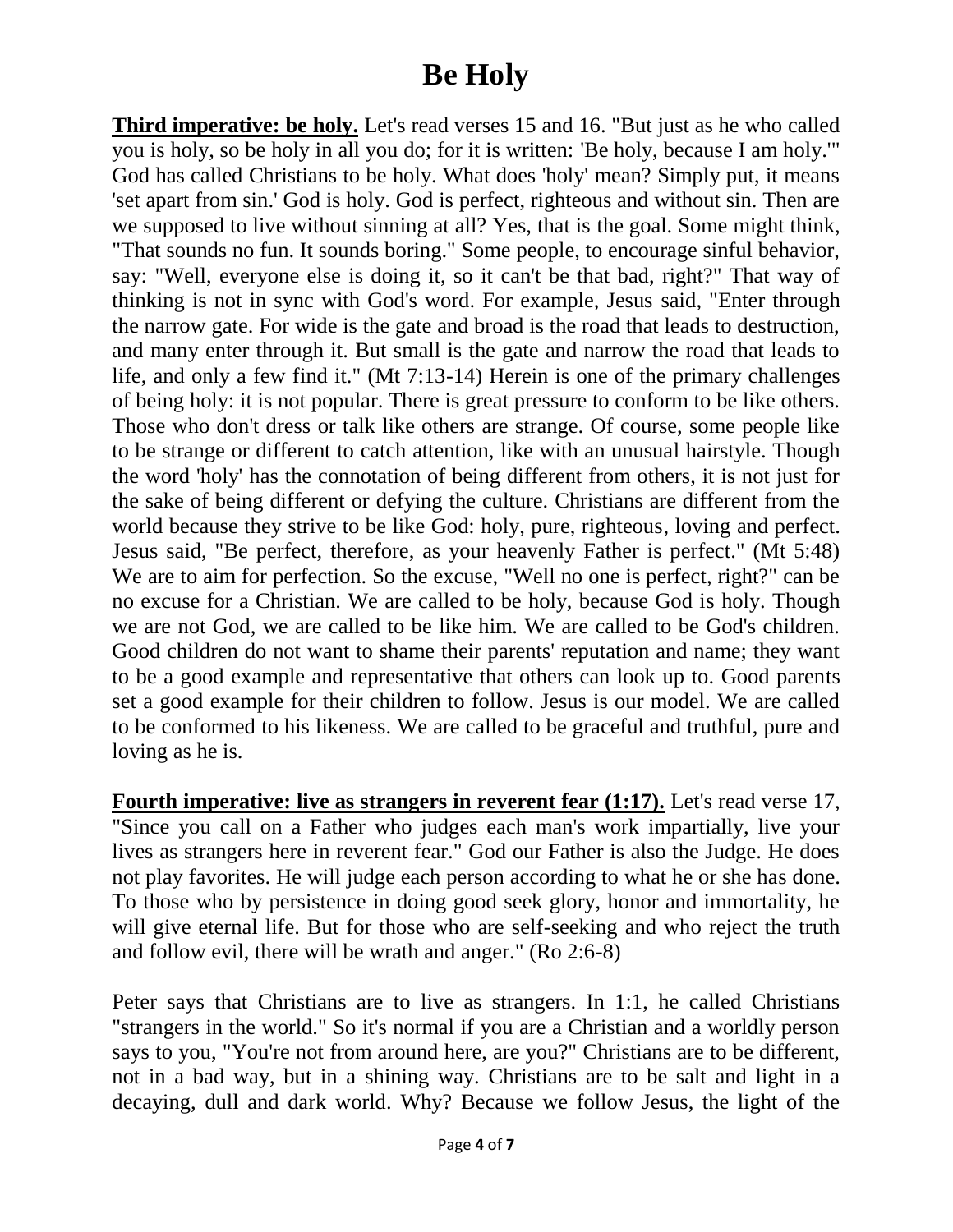world. Christians are to be pure, as Jesus is pure. So we don't enjoy impure jokes, as the world does. Christians are to be joyful, not gloomy or complaining, because they have ample reasons to be joyful in Jesus. People of the world are drawn to real joy and purity, because they also long for it in their souls. No one will follow a gloomy, lazy or complaining person. As Christians, we are called to be good advertisers of Jesus Christ.

Peter says that Christians are to have reverent fear of God. These days, the fear of God seems largely absent in our society, even in our churches. Statistically, it is said that churches have similar rates of divorce, abortion, and suicide as unchurched people. This should not be. Something is definitely wrong with the modern church. Could it be the lack of a proper fear of God? To fear God is to have a proper view of God as the holy and righteous Judge of all souls, including me. To fear is to know that I am a sinner, deserving of condemnation and only God's mercy will save me. Recent polls say that many people, even unbelievers, think they will get to heaven simply because they are not a bad person. Perhaps they think that God will give them a last-minute pardon of their sins. Even a criminal dying next to Jesus had no fear of God. The fear of the Lord is the beginning of knowledge, but fools despise wisdom and discipline. (Prov 1:7)

Before moving on to imperative five, we must think about very important connecting verses, 18-21. These verses contain the key to obeying these imperatives. Verse 18 says that Christians have been redeemed or ransomed, not with gold, but with the precious blood of Christ. The salvation and freedom of Christians has been bought by Jesus' blood shed on the cross. Peter already mentioned the evil desires we lived according to when we did not know Christ. It is Jesus' blood that saves us from the guilt and condemnation of our sins. The blood of Jesus redeems us from slavery to sin and sets us free to love and serve God. The blood of Jesus empowers us to live a holy life. No one can live a holy life before God apart from the precious blood of Jesus. Jesus' blood redeems us from an empty way of life. Without Christ, the world is crazy and we don't know what we are doing or why we are here--life is empty. Blaise Pascal wrote: "Apart from Jesus Christ, we cannot know the meaning of life, of death, of God or of ourselves." King Solomon wrote these discouraging but true words about worldly life: "I have seen all the things that are done under the sun; all of them are meaningless, a chasing after the wind." (Eccl 1:14) This verse scared a new believer, since it sounded like the Bible admitted that there is no meaning to life after all. But life has meaning in Jesus Christ. Suffering has meaning in Jesus Christ. Love has meaning in Jesus Christ. Through Jesus' shed blood and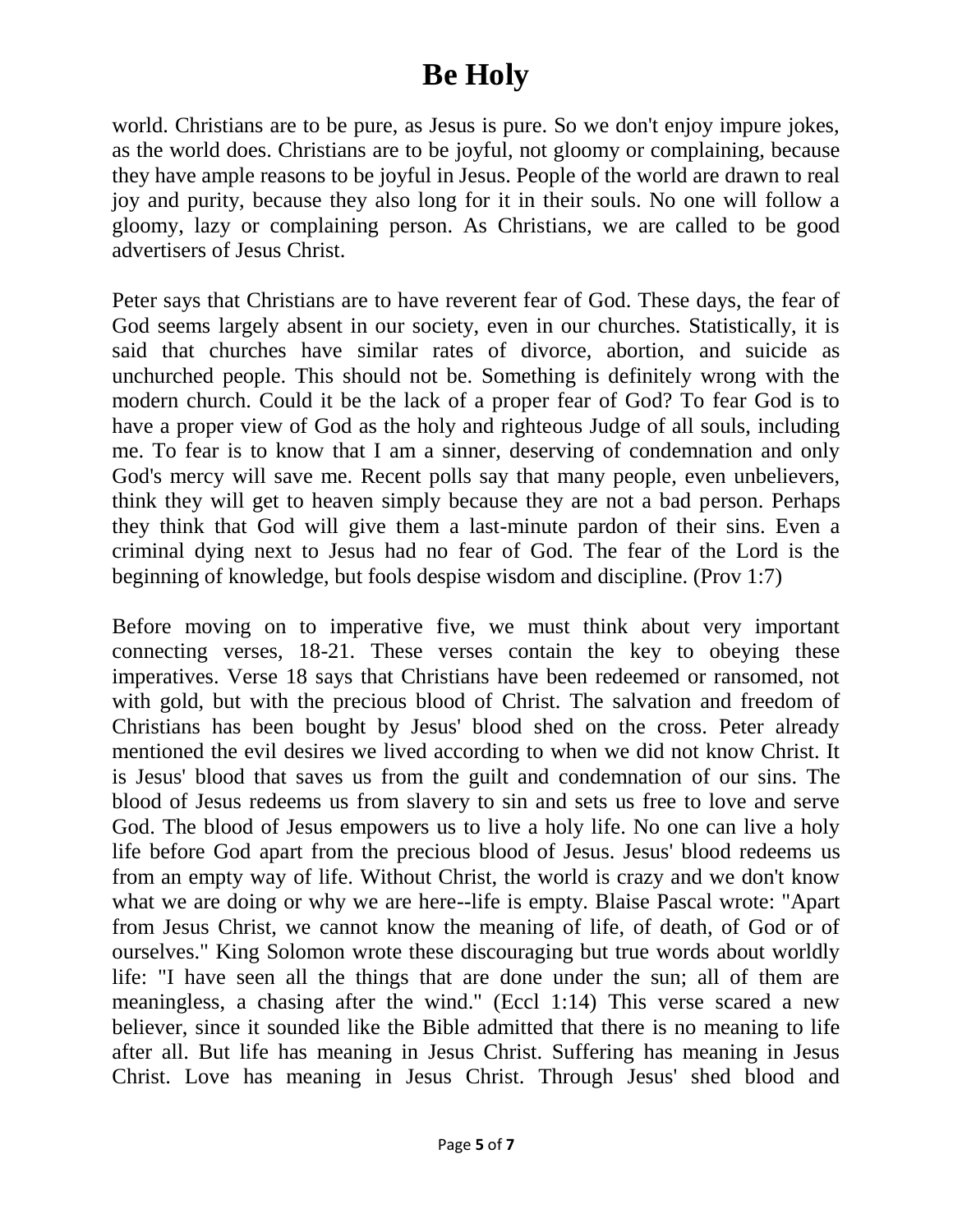resurrection, we have redemption and hope. Through Jesus, our faith and hope are in God.

**Fifth imperative, love one another deeply (1:22).** Look at verse 22. "Now that you have purified yourselves by obeying the truth so that you have sincere love for your brothers, love one another deeply, from the heart." This verse tells us several things. Obeying the truth of God's word purifies us and gives us sincere love for others. Yet Peter says not to stop there: keep on loving one another, deeply from the heart. It would seem that love has many levels or depths. For some people, the words "I love you," are easy to say and don't mean much. For others, to say "I love you" is harder than buying a gift or doing something for someone. Peter says, "love one another deeply, from the heart." Jesus gave this command to his disciples on the night before he died: "Love one another. As I have loved you, so you must love one another. By this all men will know that you are my disciples, if you love one another." (Jn 13:34-35) The model of love is Jesus. Jesus said, "As I have loved you..." How did Jesus love them and us? He gave his life. That is the deepest level of love. Insincere love has strings attached and wants something in return. Jesus' love is not self-seeking, not easily-angered and keeps no record of wrongs. Jesus' love always trusts, always hopes, always perseveres. Jesus' love never fails.

Again we must not miss the very important connecting verses, 23-25. Peter again mentions the new birth of being born again. Our physical life is from perishable seed for we will all die some day. But our spiritual rebirth is eternal. This new birth came through believing the word of God, the gospel. Our new person, our spiritual body, which was born through believing the word of God, and which has a relationship with Jesus and an inheritance in heaven, shall never perish. Peter then quotes the Bible again from Isaiah 40:6-8: "All men are like grass, and all their glory is like the flowers of the field; the grass withers and the flowers fall, but the word of the Lord stands forever." All people are like grass in the field and all our human achievements and honors are like flowers. Grass withers. Flowers fall. It's sad but true. There is no guarantee that any of us will live to next year. We will all die some day, some sooner, some later. Then what can we do during our short lives on earth? We must invest in eternity. We must store up treasure in heaven, rather than focusing on treasures on earth, where moth and rust destroy, and where thieves break in and steal. We must not cling to things of the world for the world and its desires pass away. But the one who does the will of God lives forever.

**Sixth imperative, rid yourselves of all malice... (2:1)** Chapter 2 begins with another 'therefore': "Therefore, rid yourselves of all malice and all deceit, hypocrisy, envy, and slander of every kind." This is similar to imperative two